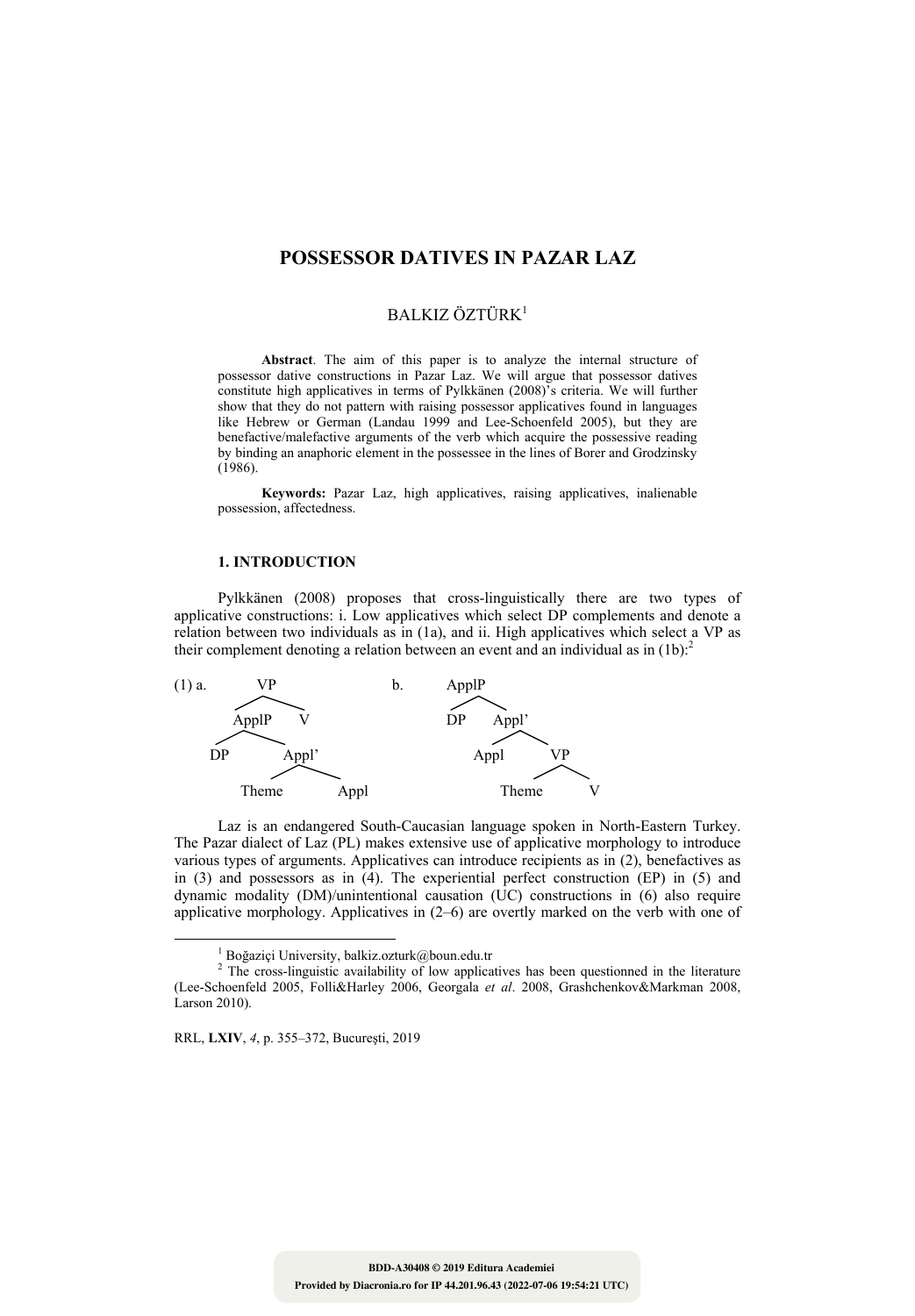the three markers:  $u$ - for third person,  $i$ - for first and second persons,  $a$ - person neutral.<sup>3</sup> As seen in (a) examples in (2-6), applied arguments bear dative case. They are also marked with m-set object agreement as seen in (b) examples (Holisky 1991): $<sup>4</sup>$ </sup>

| $(2)$ a. Koçi-k <b>bere-s</b> cenç'areri <b>u</b> -ncgon-u. <sup>5</sup> | Recipient          |
|--------------------------------------------------------------------------|--------------------|
| man-ERG child-DAT money 3APPL-send-PST.3S                                |                    |
| 'The man sent the money to the child.'                                   |                    |
| b. Koçi-k ma cenç'areri m-i-neğon-u.                                     |                    |
| man-ERG me money 10BJ-APPL-send-PST.3S                                   |                    |
| 'The man sent me the money.'                                             |                    |
| $(3)$ a. Ma <b>Ahmedi-s</b> pasta v-u- $\dot{\mathbf{c}}$ 'v-i.          | <b>Benefactive</b> |
| Ahmet-DAT cake 1SBJ-3APPL-bake-PST.1S<br>$\mathbf{L}$                    |                    |
| 'I baked Ahmet a cake.'                                                  |                    |
| b. Si<br>$\mathbf{ma}$ pasta m-i- $\mathbf{c}'\mathbf{v}$ -i.            |                    |
| You me cake 10BJ-2APPL-bake-PST.2S                                       |                    |
| 'You baked me a cake.'                                                   |                    |
| $(4)$ a. Nana-k<br><b>bere-s</b> xe-pe d- <b>u</b> -mbon-u.              | Possessor          |
| mother-ERG child-DAT hand-PL PV-3APPL-wash-PST.3S                        |                    |
| 'The mother washed the child's hands.'                                   |                    |
| b. Nana-k maxe-pe m-i-mbon-u.                                            |                    |
| mother-ERG me hand-PL 10BJ-APPL-wash-PST.3S                              |                    |
| 'The mother washed my hands.'                                            |                    |
| $(5)$ a. Ali-s cami u-t'ax-ap-u-n.                                       | EP                 |
| Ali-DAT glass 3APPL-break-CAUS-TS-PRES.3S                                |                    |
| 'Ali has broken glass (before).'                                         |                    |
| b. Ma cami m-i-t'ax-ap-u-n.                                              |                    |
| I glass 10BJ-APPL-break-CAUS-TS-PRES.3S                                  |                    |
| 'I have broken glass (before).'                                          |                    |
| $(6)$ a. Ali-s cami a-t'ax-e-n.                                          | DM/UC              |
| Ali-DAT glass APPL-break-TS-PRES.3S                                      |                    |
| i. 'Ali can break the glass.'                                            |                    |
| ii. 'Ali involuntarily breaks glasses.'                                  |                    |
| $b.$ Ma cami m-a-t'ax-e-n.                                               |                    |
| glass 10BJ-APPL-break-TS-PRES.3S                                         |                    |
| i. 'I can break the glass.'                                              |                    |
| ii. 'I involuntarily break glasses.'                                     |                    |

 <sup>3</sup> <sup>3</sup> Note that while EP requires  $u$ - or  $i$ -, DM/UC applicatives require  $a$ -. The subject in (5) is a voluntary agent, whereas the ones in (6) are not. See Demirok (2018) for a detailed analysis of these constructions.

<sup>&</sup>lt;sup>4</sup> Note that while third person is unmarked for agreement in PL, first and second persons are unmarked for case. See section 2 for case and agreement patterns in PL.<br><sup>5</sup> List of abbreviation: 1 = first person; 2 = second person; 3 = third person; ABL = ablative;

ALL = allative; APPL = applicative; CAUS = causative; COP = copula; DAT = dative; ERG = ergative; GEN = genitive;  $IMPF = imperfect$ ;  $NACT = non-active$ ;  $NEG = negation$ ;  $NMZL = nominalizer$ ;  $NOM =$ nominative;  $OBJ = object$ ;  $PAS = passive$ ;  $PL = plural$ ;  $POSS = possessive$ ;  $PV = prevent$ ;  $PRS = present$ ; PTCP = participle; PST = past; REFL = reflexive; SBJ = subject; TS = thematic suffix; VAL = valency.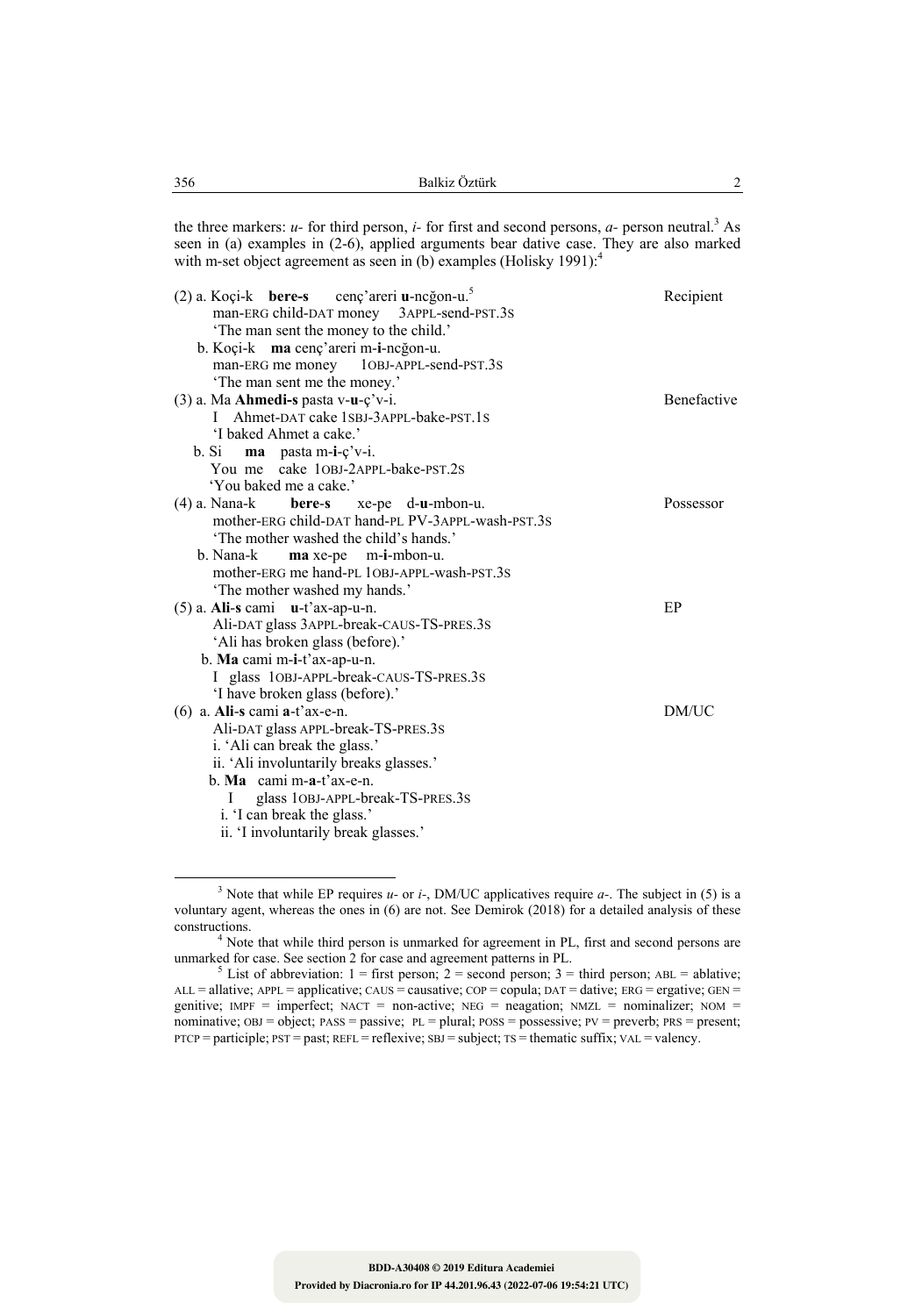As seen in (7), it is possible to stack more than one dative argument introduced via applicatives bearing different semantic roles per clause in PL. Note that even though there are multiple dative arguments in the clause, only one applicative morpheme associated with the highest dative argument can appear on the verb (cf. Demirok 2013):

| (7) a. Xordza-k Ali-s k'oçi-s bere u-şk'-u.        | Benefactive+Recipient |
|----------------------------------------------------|-----------------------|
| woman-ERG Ali-DAT man-DAT child 3APPL-send-PST.3S  |                       |
| The woman sent the child to the man for Ali.'      |                       |
| b. Xordza-s Ali-s bere u-s'k-ap-u-n.               | EP+Recipient          |
| woman-DAT Ali-DAT child 3APPL-send-CAUS-TS-PRES.3S |                       |
| 'The woman has sent the child to Ali.'             |                       |
| c. Xordza-s Ali-s bere a-s'kv-e-n.                 | DM/UC+Recipient       |
| woman-DAT Ali-DAT child APPL-send-TS-PRES.3S       |                       |
| The woman may send the child to Ali.'              |                       |
| d. Ma Ali-s m-i-calisin-ap-u-n.                    | EP+Benefactive        |
| I Ali-DAT 10BJ-APPL-work-CAUS-TS-PRES.3S           |                       |
| 'I have worked for Ali'                            |                       |
| e. Ma Ali-s m-a-calisin-e-n.                       | DM/UC+Benefactive     |
| Ali-DAT 10BJ-APPL-work-TS-PRES.3S<br>$\mathbf{L}$  |                       |
| 'I am able to work for Ali.'                       |                       |
|                                                    |                       |

Our focus in this study will be the possessor applicatives. We observe that there are certain restrictions in the co-occurrence of possessor applicatives with other types of applicatives. While possessor applicatives can co-occur with applicatives denoting experiential perfect or dynamic modality/unintended causation as in (8), they cannot co-occur with recipient and benefactive applicatives as shown in Table 1:

|  |                                   | $(8)$ a. Ayse-s bere-s ti u-mbon-ap-u-n            | Perfect + Possessor |
|--|-----------------------------------|----------------------------------------------------|---------------------|
|  |                                   | Ayse-DAT child-DAT head 3APPL-wash-CAUS-TS-PRES.3S |                     |
|  |                                   | 'Ayse has washed the child's head before.'         |                     |
|  |                                   | b. Ayse-s bere-s ti a-mbon-e-n                     | DM/UC+Possessor     |
|  |                                   | Ayse-DAT child-DAT head APPL-wash-TS-PRES.3S       |                     |
|  | 'Ayse can wash the child's head.' |                                                    |                     |

*Table 1*. Possible and impossible applicative combinations in PL

|                  | Recipient | Benefactive | Possessor | Perfect | Modal |
|------------------|-----------|-------------|-----------|---------|-------|
|                  |           |             |           |         |       |
| Recipient        |           |             |           |         |       |
| Benefactive      |           |             |           |         |       |
| <b>Possessor</b> |           | л           |           |         |       |
| Perfect          |           |             |           |         |       |
| Modal            |           |             |           |         |       |

There are two main approaches to possessor applicatives. While Borer and Grodzinsky (1986) assume that possessive datives are benefactive/malefactive arguments of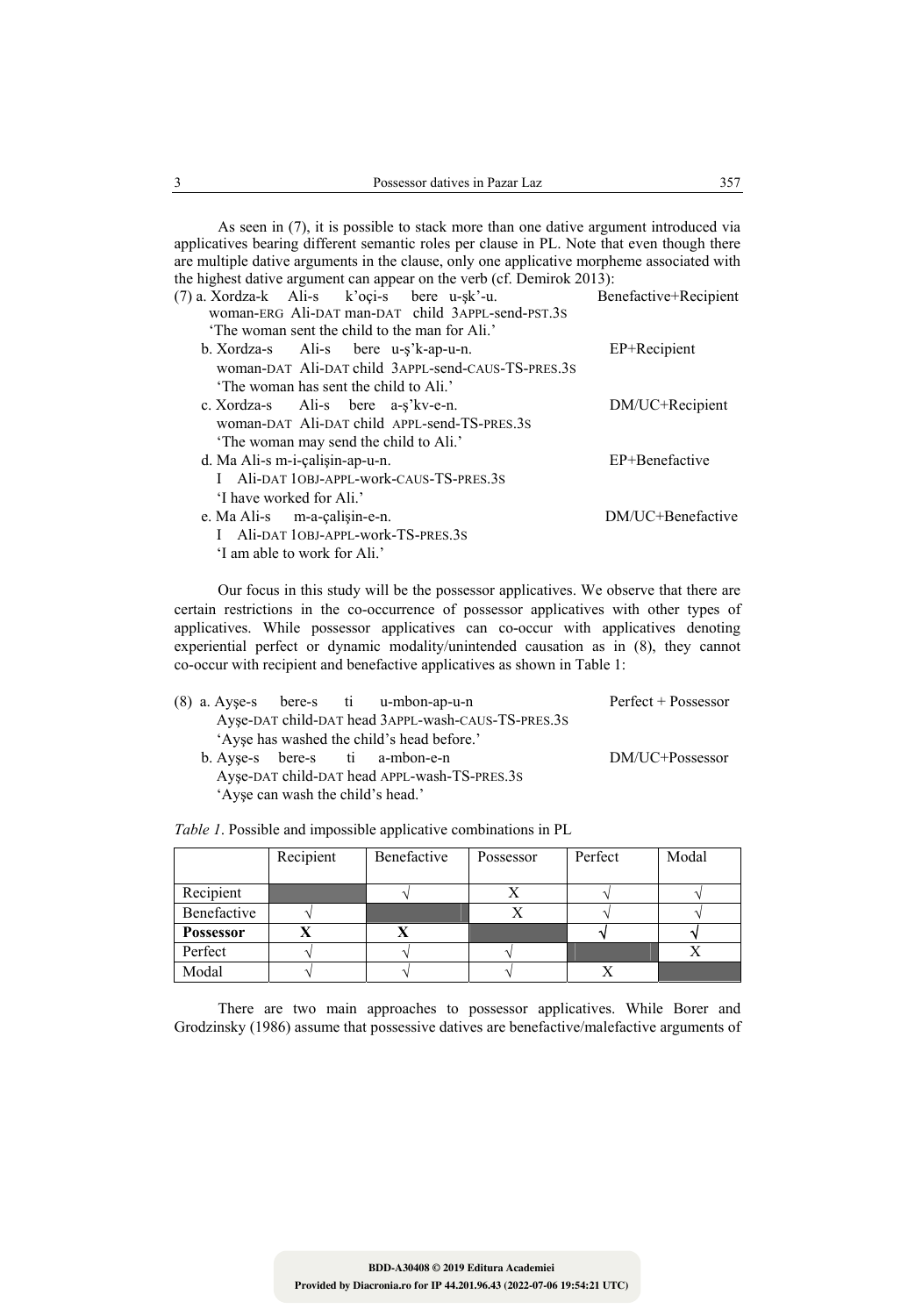|  | 358 | Balkiz Öztürk<br>______ |  |
|--|-----|-------------------------|--|
|--|-----|-------------------------|--|

the verb which acquire the possessive reading by binding an anaphoric element in the possessee as shown in (9a), Landau (1999) and Lee-Schoenfeld (2005) argue that the possessor is part of the possessive phrase, which undergoes raising into a position where the affectedness reading can be established as illustrated in (9b):



 In this study, we will argue that possessor datives in PL comply with the raising analysis along the lines of Borer and Grodzinsky (1986). They are not derived via possessor raising, but they are merged as high applicatives (cf. Pylkkänen 2008) denoting benefactives/malefactives which bind into the possessive phrase as in (9a). The paper is organized as follows. In Section 2, we will introduce the case and agreement patterns of dative arguments. In Section 3, we will show that benefactive and recipient applicatives in PL are high applicatives under Pylkkänen (2002, 2008)'s criteria. In Section 4, we will present an account of possessor datives in PL along the lines of Borer and Grodzinsky (1986), accounting for the co-occurrence restrictions observed in Table 1 above. Finally, Section 5 will present our concluding remarks.

### **2. CASE AND AGREEMENT AND AGREEMENT PATTERNS OF DATIVES**

PL exhibits highly rich case and agreement morphology (Öztürk and Pöchtrager 2011, Öztürk 2019). In PL, the distribution of case morphology is sensitive to the thematic roles arguments bear. Agents/causers/initiators acting as subjects bear ergative case as shown in (10). Undergoer subjects, on the other hand, appear as nominative as shown in (11), in parallel to undergoer/theme objects  $(10a)$ . <sup>6</sup> Similar to the recipients and benefactives illustrated above, most experiencers appear as dative, and typically require specific applicative morphology on the verb as shown in  $(12)$ :

(10) a. Bere-**k** tzari-∅ şum-s. b. Bere-**k** i-bgar-s. child-ERG water-NOM drink-pres.3s child-ERG VAL-cry-PRES.3S 'The child is drinking water.' 'The child is crying.' (11) Bere-∅ do-ğur-u. child-NOM PV-die-PST.3S

'The child died.'

 <sup>6</sup>  $6$  Note that it is possible to call the case theme arguments bear 'absolutive', however, following the tradition in the literature on Caucasian languages we opt to call it 'nominative' (cf. Harris 1982). We have marked nominative with the symbol  $\varnothing$  only in Section 2.1 to highlight the case patterns.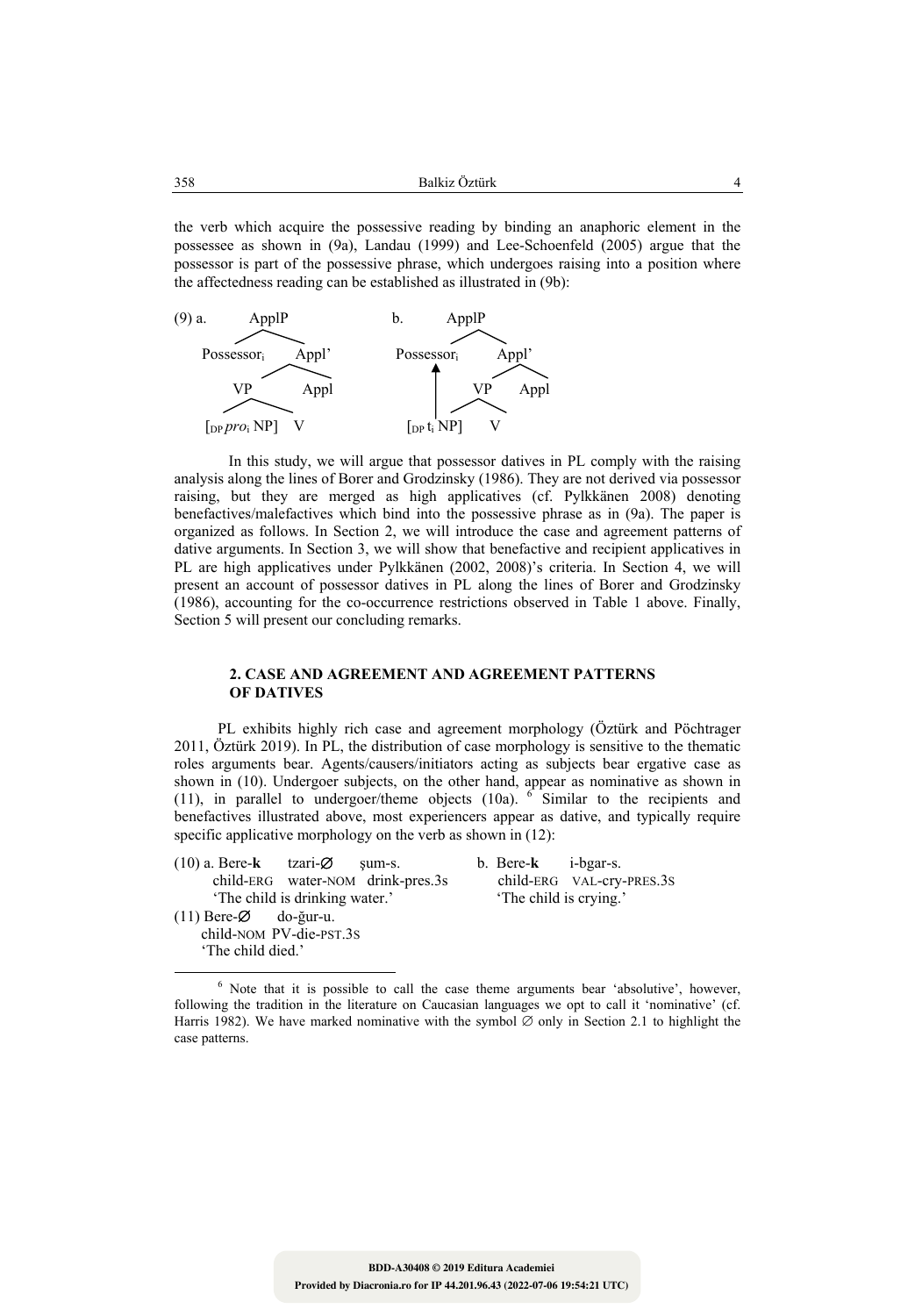(12) Bere-**s** Ali a-limb-e-n. child-DAT Ali APPL-love-TS-PRES.3S 'The child loves Ali.'

Dative in PL is not linked to animacy. It can be used both with animates and inanimates as seen in (13a). PL does not have a separate locative marker, and dative case can be used to introduce inanimate locations as (13a) illustrates, where *oda* 'the room' is marked with dative. However, as it can be used together with prepositions as in (13b), we take it to be a case-marker, rather than a postposition.

| $(13)$ a. Bere-k oda-s             | i-bgar-s. | $b. p'1$ yema-s. |
|------------------------------------|-----------|------------------|
| child-ERG room-DAT VAL-cry-PRES.3S |           | before noon-DAT  |
| 'The child is crying in the room.' |           | before noon'     |

In PL, in addition to case, arguments are also encoded with specific agreement morphology on the verb which involves both preverbal and postverbal agreement markers:

(14) Suffixes:

|           |        | Present Set: |                  | Past Set: |  |
|-----------|--------|--------------|------------------|-----------|--|
| Person    |        | -s set       | -n set           |           |  |
| 1&2       |        | Ø            | Ø                | -i        |  |
| 3s        |        | $-S$         | $-n$             | -u        |  |
| 3pl       |        | -an          | -nan             | $-es$     |  |
| Prefixes: |        |              |                  |           |  |
|           | Person |              | v-set:           | m-set:    |  |
|           |        |              | $v - [p', p, b]$ | m-        |  |
|           | 2      |              | Ø                | g-        |  |
|           | 3      |              | Ø.               |           |  |

The agreement suffixes are grouped into past and present sets. The present set is further divided into *-s* and *-n sets*. Demirok (2013) assumes T to be the probe for suffixal agreement, which only targets subjects. While suffixal agreement can reflect the features of ergative and nominative subjects as in (15a) and (15b), respectively, they can never reflect the features of dative subjects introduced via applicative morphology (as seen in 15c). Dative subjects require default 3s agreement suffix. Thus, suffixal agreement in PL exhibits case discrimination. This follows from the inherent nature of the dative case, as opposed to the structural nature of ergative and nominative  $(Empin 2009)^7$ . The inherent dative is provided by the applicative head.

 $\frac{1}{7}$  $\frac{7}{1}$  Emgin (2009) shows that dative cannot alternate with genitive in nominalized clauses borrowed from Turkish but only ergative and nominative can undergo such an alternation:

<sup>(</sup>i) a. Bere-k i-bgar-u. b. Ma [bere-şi var o-bgar-u-muşi] b-gor-um. child-ERG VAL-cry-PST.3S I child-GEN NEG NOMIN-Cry-NOMIN-3S 1SBJ-want-TS<br>
'The child cried.' 'I want the child not to cry.' 'I want the child not to cry.'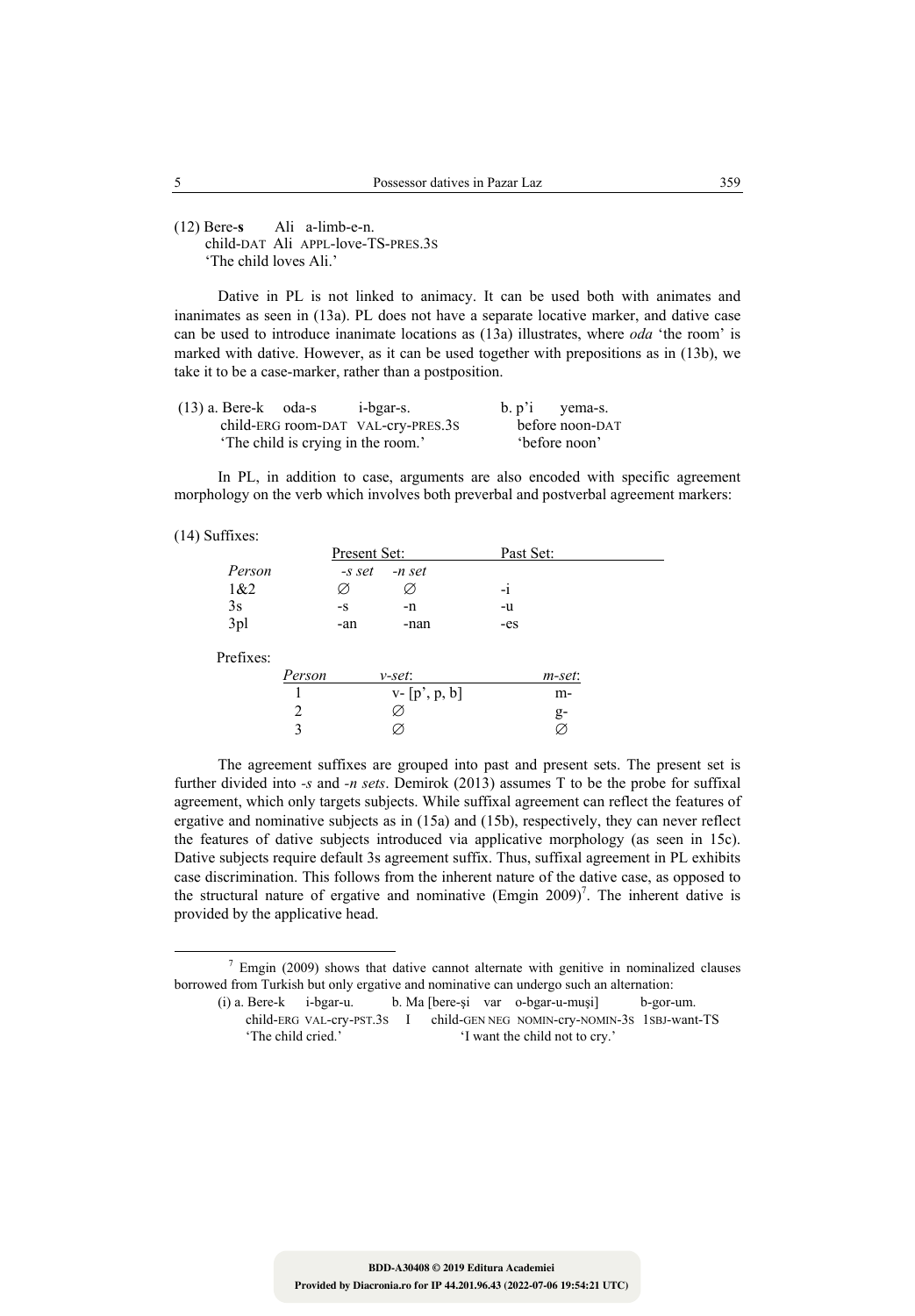(15) a. Ma v-i-bgar-i. Ergative Subject<sup>8</sup> we 1SBJ-cry-PST.1S 'I cried.' b. Ma b-ğur-**i**. Nominative Subject I 1SBJ-die-PST.1S 'I died.' c. Ma si m-a-cer-**u**. Dative Subject I you 1OBJ-APPL-believe-PST.3S 'I believed you.'

 When the nominative theme in dative constructions is focused, it can govern the suffixal agreement as in (16b). This we take as a piece of evidence that the theme interacts with T and thus checks the structural case of T in the presence of an inherently dative marked subject, regardless on focus<sup>9</sup>:

| $(16)$ a. Si ma g-a-cer-u.      | b. Si MA v-a-cer-i.                  |
|---------------------------------|--------------------------------------|
| you me 20BJ-APPL-believe-PST.3S | you me 1SBJ-APPL-believe-PST.1S      |
| 'You believed me.'              | 'You believed ME (not someone else)' |

Now let us turn to the preverbal agreement markers given in (14), which are grouped into m-set and v-set markers by Holisky (1991). As discussed in detail in Demirok (2013), the realization of preverbal agreement markers are dependent on the features encoded in the suffixal agreement slot and follow a strict person and case hierarchy given in (17). Note that (17) also reflects which arguments are encoded with which set of prefixal agreement markers in PL:

|                  | (ii) a. Bere- $\varnothing$ ğur-u.                                                                        |             | b. Ma [bere-si var o-ğur-u-musi]               | b-gor-um. |
|------------------|-----------------------------------------------------------------------------------------------------------|-------------|------------------------------------------------|-----------|
|                  | child-NOM die-PST.3S                                                                                      |             | I child-GENNEG NOMIN-die-NOMIN-3S 1SBJ-want-TS |           |
|                  | 'The child died.'                                                                                         |             | 'I want the child not to die.'                 |           |
|                  | $(iii)$ a. Ali-s Ayse a-limb-u. b. *Ma [Ali-si Ayse o-limb-u-musi]                                        |             |                                                | b-gor-um. |
|                  | Ali-DAT Ayse APPL-love-PST.3S I Ali-GEN Ayse NOMIN-love-NOMIN-3S.POSS 1SBJ-want-TS                        |             |                                                |           |
|                  | 'Ali loved Ayse.'<br>'I want Ali to love Ayse.'                                                           |             |                                                |           |
|                  | <sup>8</sup> First and second person pronouns are not inflected for case in Laz, unlike the third person, |             |                                                |           |
|                  | but the quantifiers they take exhibit relevant case morphology as in (i):                                 |             |                                                |           |
| $\left(1\right)$ | iri-k<br>Tkva                                                                                             | i-bgar-i-t. |                                                |           |
|                  | you.PL all-ERG VAL-CTV-PST.2-PL                                                                           |             |                                                |           |
|                  | 'You all cried.'                                                                                          |             |                                                |           |

 'You all cried.' 9 Since both nominative and ergative subjects check their case with T, case-checking and case-realization should be taken to be two separate phenomena in PL, associated with syntax and morphology respectively in the lines of Marantz (1991) and Harley (1995). Thus, even though nominative theme subjects and ergative agentive subjects are differentiated through different case markers at the level of morphology, syntactically they all check structural cases against the T head. This qualifies PL as a regular nominative-accusative system at the level of syntax, hence it makes use of the ergative case only at the level of morphology (Dixon 1994). Thus, PL patterns with languages like Warlpiri, Enga and Niuean, which Legate (2005) calls languages with absolutive (nominative in the case of PL) as the morphological default.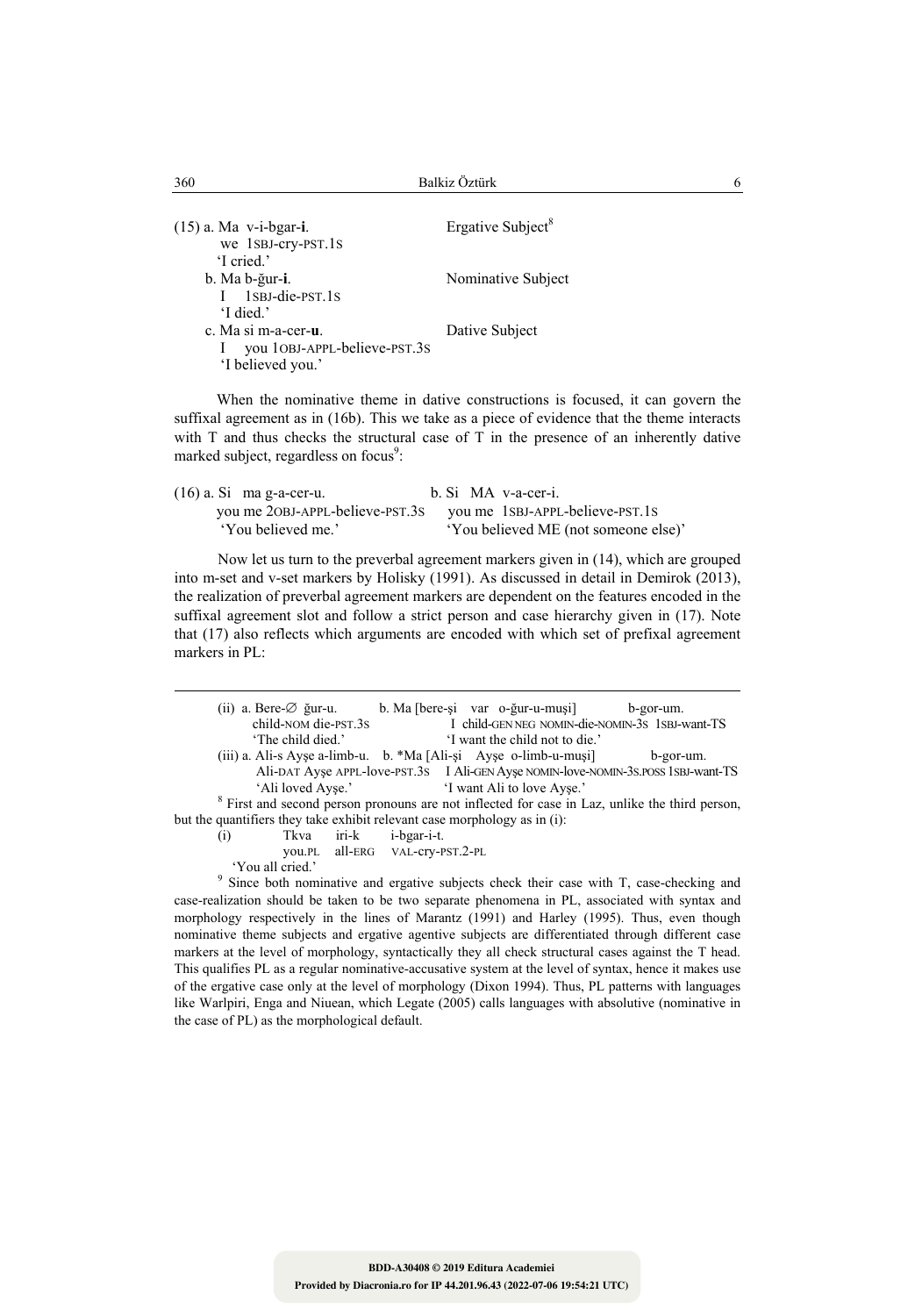(17) 
$$
\frac{\text{DAT}_{\text{exp}}1/2/3 > \text{DAT}_{\text{caus}}1/2 > \text{DAT}_{\text{Benef}}1/2/3 > \text{NOM}_{\text{obj}}1/2 > m\text{-set}}
$$

$$
\frac{\text{NOM}_{\text{sbj}}\ 1/2 = \text{ERG}\ 1/2 > \text{ERG}\ 3}{v\text{-}set} = \frac{\text{DAT}_{\text{caus}}\ 3 = \text{NOM3}}{m\text{-}set}
$$

As observed in Demirok (2013), the features reflected in the preverbal slot should be dissociated from the features reflected in the suffixal slot. That is, when the suffixal slot agrees with an ergative or nominative subject then the preverbal slot should reflect the features of another argument (if there is one) based on the hierarchy above. For example, in (18a) the 1s dative causee governs preverbal agreement blocking agreement with the 2s nominative theme, while the suffixal slot reflects the features of the 3s person ergative subject. If the causee were 3s then the 2s nominative will govern the preverbal agreement as in (18b) in accordance with the hierarchy:

| $(18)$ a. K'oçi-k                  | ma | $si\varnothing$                    | $m/(*g)$ -o-ncir-ap-u            |
|------------------------------------|----|------------------------------------|----------------------------------|
|                                    |    | man-ERG me-DAT you-NOM             | 10BJ/20BJ-CAUS-sleep-CAUS-PST.3S |
|                                    |    | The man made me make you sleep.'   |                                  |
| b. K'oçi-k Ali-s si- $\varnothing$ |    |                                    | g-o-ncir-ap-u                    |
|                                    |    | man-ERG Ali-DAT you-NOM            | 20BJ-CAUS-sleep-CAUS-PST.3S      |
|                                    |    | 'The man made Ali make you sleep.' |                                  |

In (19), on the other hand, where there is a dative argument introduced via applicative morphology, we see a different pattern. Even though there is a 2s theme in the presence of a 3s dative, what governs the preverbal agreement is the dative applied argument. This is not possible for 3s dative causees, as illustrated in (18b):

(19) Ko'çi-k bere-s si-∅ (\*g)-u-ncğon-u. man-ERG child-DAT you 2OBJ-APPL-send-PST.3S 'The man sent you to the child.'

This asymmetry implies that the dative the causees bear in (18a-b) is different from the dative the recipient/goal introduced via applicative morphology bears in (19). Dative causees behave like nominative themes in the way they govern the preverbal agreement based on the person/case hierarchy. Therefore, we assume that this type of dative is also a structural case, checked by the causative head introducing the causer argument and indicated via the marker *o*- on the verbal complex. However, the dative applied arguments which require applicative morphology such as experiencers, benefactives, recipients always govern the preverbal agreement regardless of their person feature and therefore, it is an inherent case.

Only in unaccusatives as in (20a), in unergatives as in (20b), and in transitives where there is no dative experiencer, benefactive or recipient introduced via applicatives, but just a regular 3s nominative object as in (20c), the preverbal agreement slot bears the features found in the postverbal slot. Thus, both the preverbal and postverbal agreement slots reflect the identical set of phi features as shown in (20a-c). Note that only in those cases the v-set agreement paradigm is used (See Demirok 2013 for details):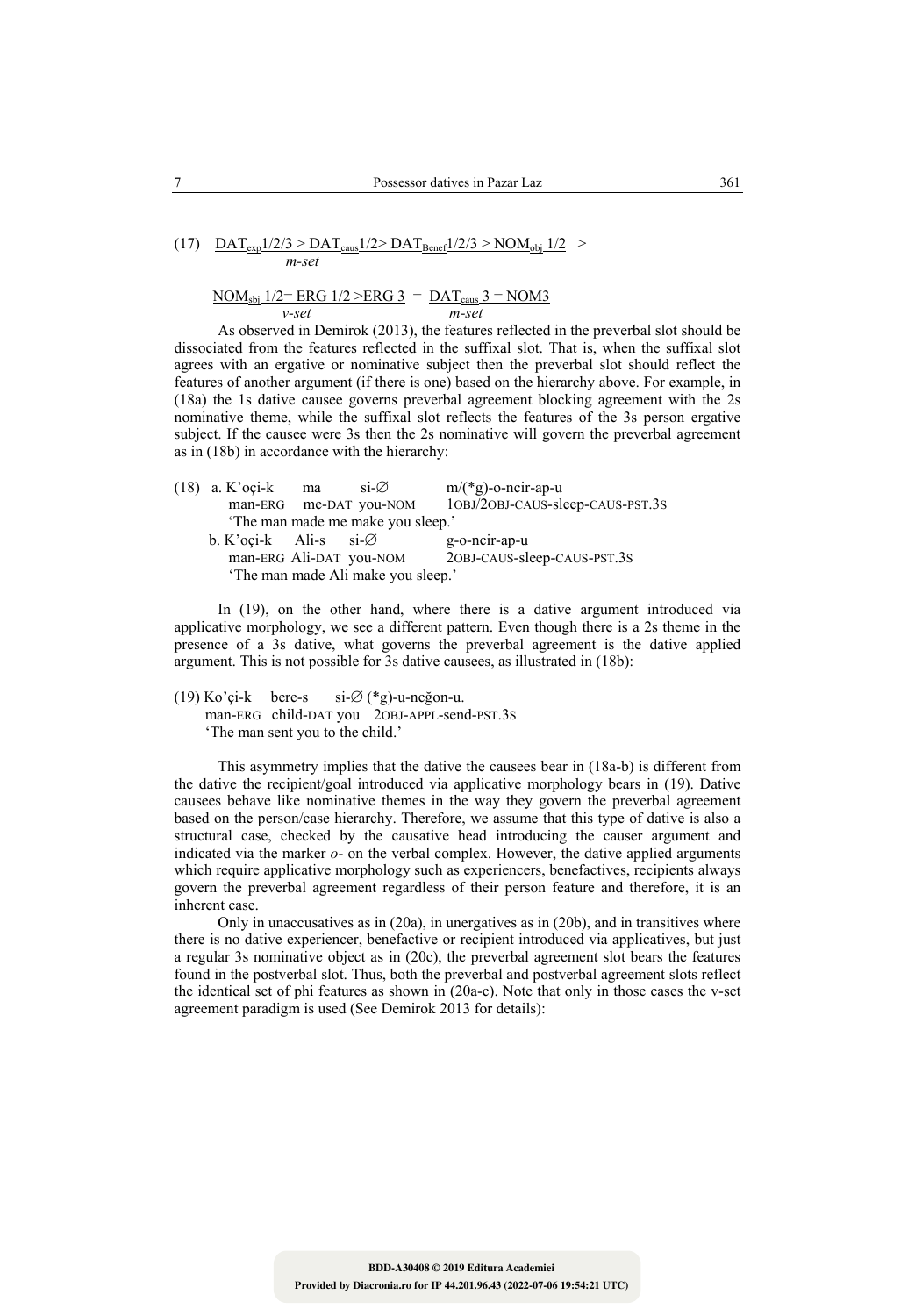| 362 | Balkiz Öztürk<br>______ |  |
|-----|-------------------------|--|
|     |                         |  |

(20) a. Ma-∅ b-ğur-i. b. Ma v-i-bgar-i. c. Ma Ali-∅ b-dzir-i.<br>I-NOM 1SBJ-die-PST.1S I-ERG 1SBJ-VAL-crv-PST.1S I Ali-NOM 1SBJ-see-PST.1S I-NOM 1SBJ-die-PST.1S I-ERG 1SBJ-VAL-cry-PST.1S 'I died.' <br>'I cried.' 'I cried.' 'I saw Ali.'

To summarize:

i. Ergative, nominative and also the dative borne by causees are structural cases in PL, whereas the dative on applied arguments is an inherent case.

ii. Postverbal agreement governed by T can only reflect the features of ergative and nominative subjects, but never those of applied dative subjects, which lead to 3s default postverbal agreement.

iii. If there is an applied argument which bears inherent dative case, then the preverbal agreement always reflects the features of the applied argument, regardless of person features, otherwise, all other arguments are subject to a person/case hierarchy.

### **3. BENEFACTIVE AND RECIPIENT APPLICATIVES AS HIGH APPLICATIVES**

In the following, we will show that in PL both benefactive and recipient applicatives qualify as high applicatives under Pylkkänen's criteria.

#### **3.1 Benefactives**

 PL benefactives which select the whole VP as their complement and introduce a non-core dative argument to the whole event pattern as high applicatives, as they are not only compatible with transitives (21a-b) or unaccusatives (22a-b), but also with unergatives (23a-b) and statives (24a-b). Note that in the following examples, benefactives are formed with the applicative heads *i-* and *u-*. The applied arguments are marked with dative case and require m-set agreement on the verb where relevant:

- (21) a. Xorza-k bere-s pasta u-çv-u. woman child cake 3APPL-bake-PST.3S 'The woman baked a cake for the child.'
	- b. Xorza-k ma pasta m-i-çv-u. woman me cake 1OBJ-APPL-bake-PST.3S 'The woman baked a cake for me.'
- (22) a. Tzari Ayşe-s u-nçx-u. water Ayşe-DAT 3APPL-heat.up-PST.3S 'The water got heated up for Ayşe.'
	- b. Tzari ma m-i-nçx-u. water me 1OBJ-APPL-heat.up-PST.3S 'The water got heated up for me.'
- (23) a. Xorza-k bere-s u-çaliş-u. woman-ERG child-DAT 3APPL-work-PST.3S 'The woman worked for the child.'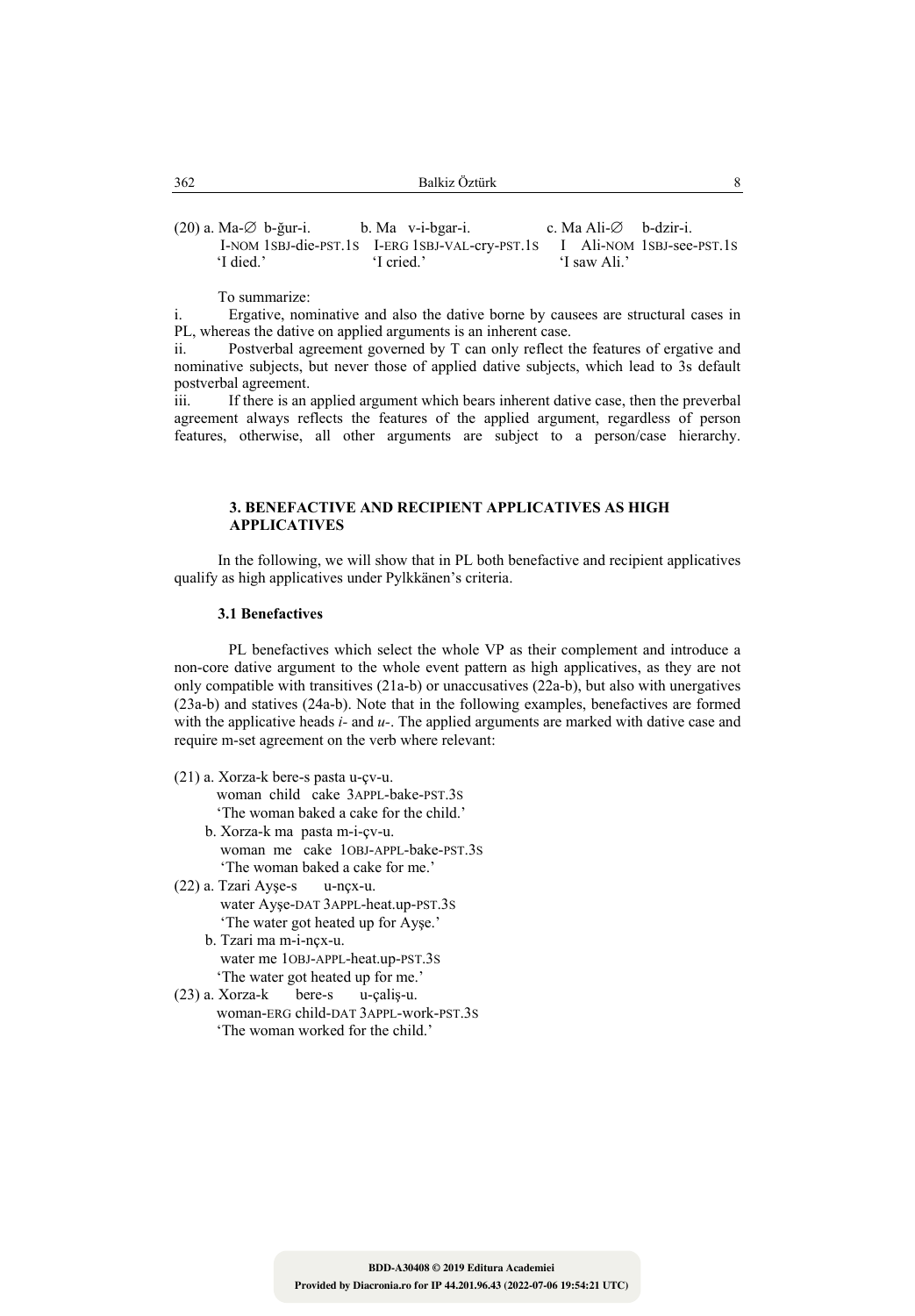| b. Xorza-k ma m-i-calis-u.                       |
|--------------------------------------------------|
| woman-ERG me 10BJ-APPL-work-PST.3S               |
| 'The woman worked for me.'                       |
| $(24)$ a. K'oçi-k xorza-s semşiye u-kaç-u.       |
| man-ERG woman-DAT umbrella 3APPL-hold-PST.3S     |
| 'The man is holding the umbrella for the woman.' |
| b. K'oçi-k ma şemşiye m-i-kaç-u.                 |
| man-ERG me umbrella 3APPL-hold-PST.3S            |

'The man is holding the umbrella for me.'

 Preverbal agreement facts indicate that the benefactive argument is introduced higher than the theme argument in accordance with the thematic hierarchy. As seen in (25), a 3s benefactive dative argument can block agreement with a 2s nominative object.

(25) Ali-k xorza-s si (\*g-)u-car-u. Ali-ERG woman-DAT you 2S-3APPL-feed-PST.3S 'Ali fed you for the woman.'

 Thus, we represent benefactives as introduced by an ApplP selecting a VP as in (26), which would be the representation for a sentence like  $(25)$ , depicting the casechecking relations. While the ergative subject checks case with T, and the nominative object with v, the dative on the benefactive is inherently assigned by ApplP:



As seen in (26), while T agrees with the ergative subject for the suffixal agreement, the preverbal agreement is governed by the 3s benefactive marked with inherent dative, thus blocking agreement with the 2s nominative theme.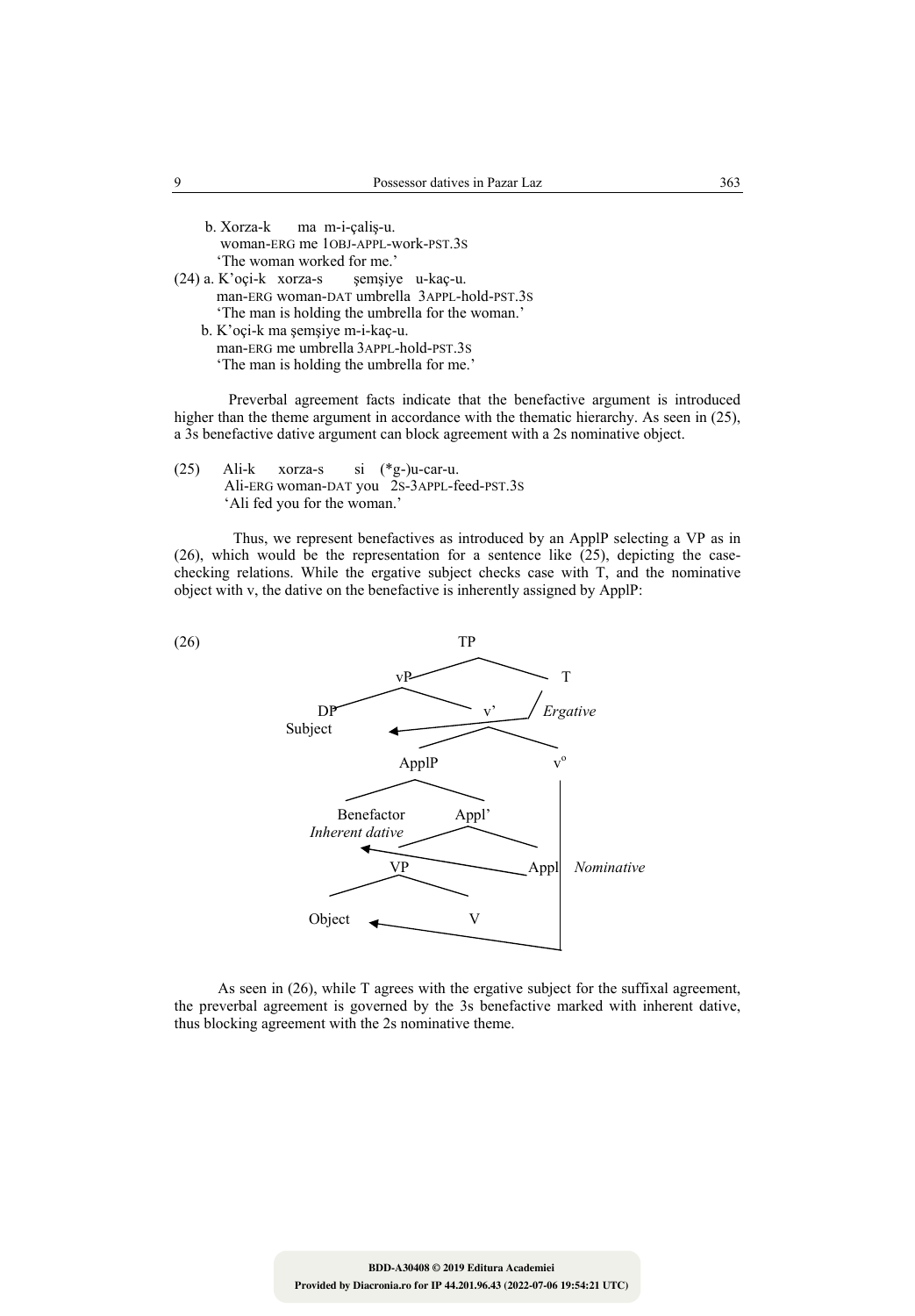#### **3.2 Recipient applicatives**

As shown above, benefactives constitute high applicatives in PL. The next question is whether there are low applicatives in PL. Pylkkänen (2008) argues that low applicatives which establish a transfer of possession relation between two individuals are only compatible with unaccusatives and transitives, but not with unergatives, thus they require a theme argument. In terms of their semantics both goal/recipient and possessor applicatives in PL appear as good candidates for low applicatives. However, recent literature has revealed that languages can have high applicatives which are incompatible with unergatives in general (Lee-Schoenfeld 2005, Folli and Harley 2006, Grashchenkov and Markman 2008, Boneh and Nash 2011).

There are two sets of ditransitive verbs in PL. Verbs such as *give* and *show* are inherently ditransitive verbs, which do not require applicative morphology to introduce their goal/recipient arguments as in (27a).10 However, verbs such as *send* and *bring,* introduce their goal/recipient arguments via applicative morphology, hence they are derived ditransitives as in (27b). Note that in the following examples, similar to benefactive datives, recipient datives are formed with the applicative heads  $i$ - and  $u$ <sup>-11</sup>. The applied arguments are marked with dative case and require m-set agreement on the verb:

| $(27)$ a. K'oçi-k Ali-s si me-k-ç-u.         | non-derived ditransitive |
|----------------------------------------------|--------------------------|
| man-ERG Ali-DAT you PV-20BJ-give-PST.3S      |                          |
| 'The man gave you to Ali.'                   |                          |
| b. K'oci-k xorza-s si $(*g)$ -u-sk'-u.       | derived ditransitive     |
| man-ERG woman-DAT you 2OBJ-3APPL-send-PST.3S |                          |
| The man sent you to the woman.'              |                          |
|                                              |                          |

In (27a), a 3s dative recipient in non-derived ditransitive constructions does not block preverbal agreement with a 2s nominative object. In (27b), on the other hand, the 3s dative recipient introduced via applicative morphology blocks agreement with the 2s nominative object, implying that it is introduced higher.

Non-derived ditransitive verbs also differ from derived ditransitives in terms of their scope behaviors. In non-derived ditransitives, the theme argument can scope over the goal/recipient argument. However, in derived ditransitives the theme argument cannot take scope over the goal/recipient $12$ :

 <sup>10</sup> Note that in our data corpus we have only found the verbs *give* and *show* as inherently ditransitive verbs, all the others require applicative morphology and this holds true for all tenses. See Taylan and Öztürk (2014) and Öztürk and Taylan (2017) for the verb classes in PL.

<sup>&</sup>lt;sup>11</sup> Note that the applicative voice head  $u$ - has an identical counterpart in Georgian, too, a very close relative of PL. Unlike its Georgian counterpart which is used to introduce a human dative argument (cf. Nash 2018), the *u*- applicative in PL is compatible both with human and non-human datives. As shown in (i),  $u$ - in PL can introduce a non-human dative:<br>(i) Ali-k mektebi-s mektubi u-nc*ě*on-u.

<sup>(</sup>i) Ali-k mektebi-s mektubi u-ncğon-u.

Ali-ERG school-DAT letter<br>Ali sent the letter to the school.'

<sup>&</sup>lt;sup>12</sup> The Georgian counterpart of (28b) given in (i) is scopally ambiguous, which Nash (2018) takes to indicate that the dative animate argument can be generated high and low. This is not possible in PL, which we take to show that dative arguments are generated higher than the nominative themes: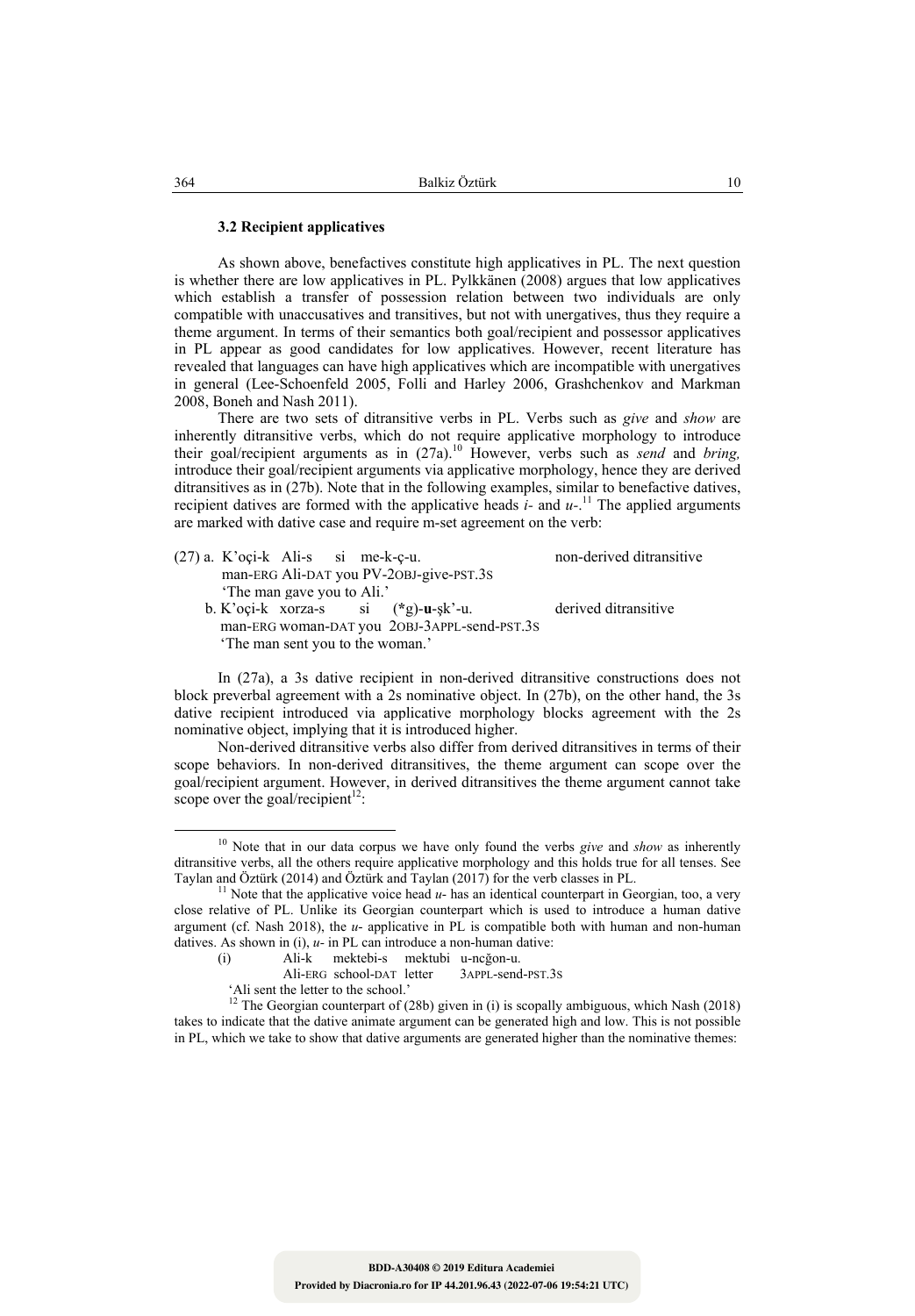(28) a. Ali-k ar talebe-s k'ata çitabi me-ç-u. Ali-ERG one student-DAT every book PV-give-PST.3S 'Ali gave every book to a student.' Theme>Recip, Recip>Theme b. Ali-k ar talebe-s k'ata çitabi u-şk'-u. Ali-ERG one student-DAT every book 3APPL-send-PST.3S<br>
'Ali sent every book to a student.' \*Theme>Recip, Recip>Theme 'Ali sent every book to a student.'

In terms of Bruening (2001), the scope ambiguity observed in regular ditransitives implies that both the theme and the recipient arguments in (28a) start out from the same phrasal (XP) domain, but this is not the case in derived ditransitives in (28b). This further implies that the applicative construction in (28b) cannot be a low applicative construction of Pylkkänen's type where both the recipient and the theme start out from the same XP projection. Therefore, we assume that recipient applicatives are also high applicative constructions introduced above VP, that is in a separate phrasal domain. Thus, the representations for regular ditransitives and derived ditransitives are given in (29a) and (29b) respectively. While we represent recipient applicatives as high applicatives in (29b), we adopt Folli and Harley (2006) for underived ditransitives, where both the theme and the recipient are introduced within a single PP projection as in (29a), enabling the scope ambiguity.



As seen in (30), these applicatives can be easily combined with the high benefactive applicatives, but should be introduced lower than the benefactives as evidenced by their agreement facts. When both a benefactive and a recipient applicative are available, only the features of the benefactive can be encoded in the preverbal agreement slot regardless of the person hierarchy. Thus, the recipient is invisible for the preverbal agreement slot. In both (30a) and (30b), the applicative on the verb is interpreted as associated with the benefactive, rather than the recipient, as one can tell based on the choice of the applicative prefix. As seen in (30a), as the benefactive is third person the applicative *u-* is chosen rather than *i-* which would be compatible with the first person recipient, whereas in (30b), when

| vigac kals<br>q'oveli k'aba.<br>da=u-brun-a<br>Man<br>(1)                                                                                                                             |  |  |  |  |
|---------------------------------------------------------------------------------------------------------------------------------------------------------------------------------------|--|--|--|--|
| each dress. NOM<br>$3s$ ERG PREV=APPL-return-AOR.3s<br>some woman.DAT<br>(Nash 2018: 13)<br>'She returned each dress to some woman.'<br>$(\exists > \forall)$ , $(\forall > \exists)$ |  |  |  |  |

**Provided by Diacronia.ro for IP 44.201.96.43 (2022-07-06 19:54:21 UTC)**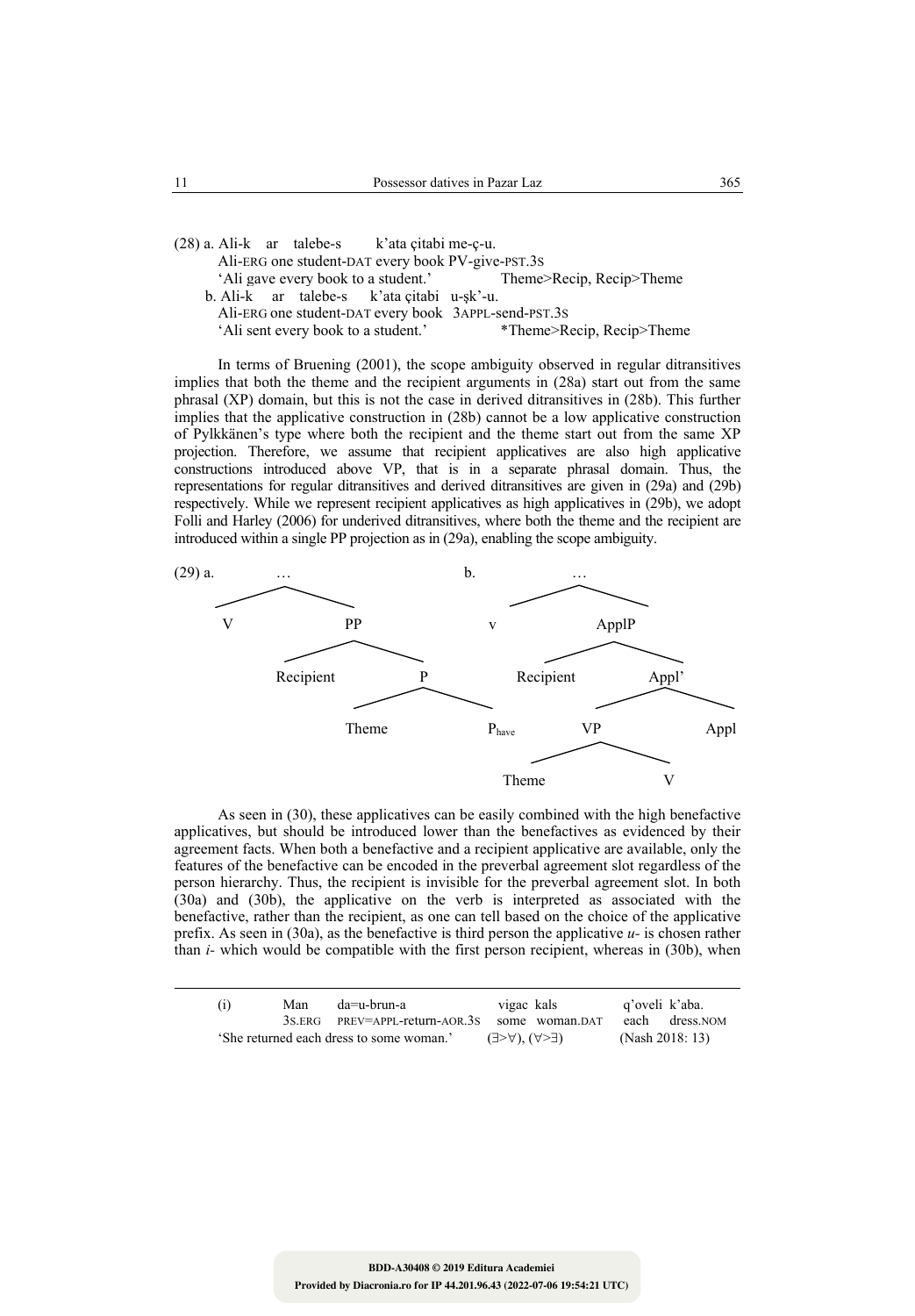the benefactive is first person *i-* is chosen instead of *u-* which would be selected for the third person recipient.

(30) a. Ali-k Ayşe-s ma ham bere u-şk'-u/\*m-i-şk'-u Ali-ERG Ayşe-DAT I this child 3APPL-send-PST.3S/1OBJ-APPL-send-PST.3S 'Ali sent me this child for Ayşe.' (Not: Ali sent Ayşe this child for me)<br>b. Ali-k ma Ayse-s ham bere m-i-sk'-u/ $*u$ -sk'-u ham bere m-i-şk'-u/ $*u$ -şk'-u Ali-ERG I Ayşe-DAT this child 1OBJ-APPL-send-PST.3S/3APPL-send-PST.3S

'Ali sent this child to Ayşe for me.' (Not: Ali sent me this child for Ayşe)

In the light of this evidence, we propose that recipient/goal applicatives are also high applicatives which belong to a separate domain than the theme, yet are introduced below the benefactive applicative as in (31). Thus, it is possible to stack high applicatives above a VP in PL, but following the theta-hiearchy. Recipients are introduced lower, while benefactives are higher in the theta hierarchy. Furthermore, the recipients introduced by the applicatives to verbs such as *send* and *bring* are presupposed by their event structure, benefactives, however, are not necessarily so.



## **4. POSSESSOR APPLICATIVES**

Possessor applicatives can only be used with unaccusatives and transitives as seen in (32a) and (32b), respectively, but they are not compatible with unergatives as shown in (32c). Thus, they also exhibit a transitivity requirement. Note that (32c) cannot have a possessor dative interpretation as in (i), but a pure benefactive reading as in (ii) is possible.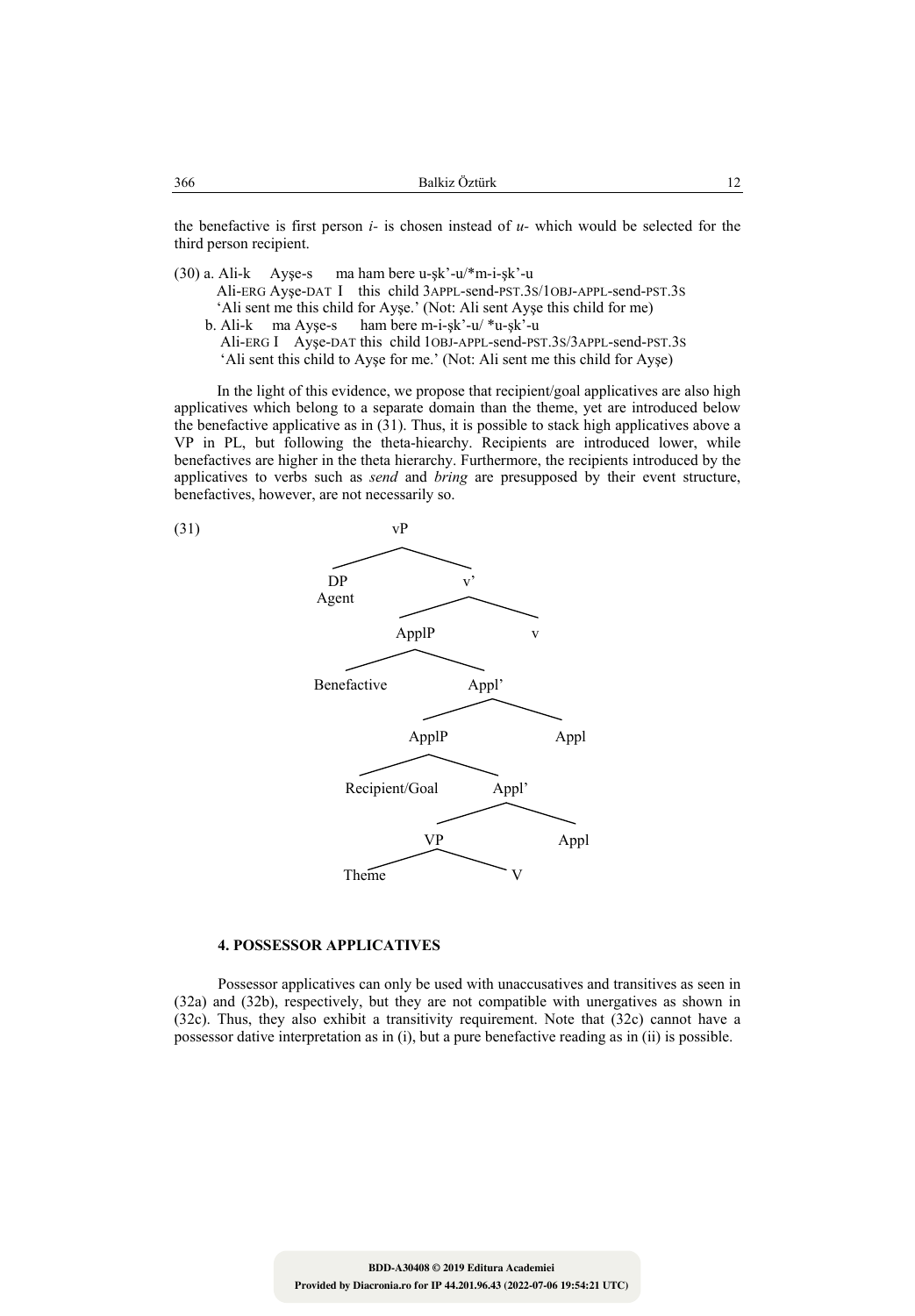| 13                               |                                   | Possessor datives in Pazar Laz                        |              | 367 |
|----------------------------------|-----------------------------------|-------------------------------------------------------|--------------|-----|
| (32) a. Bere-s nana d-u-ğur-u-n. |                                   |                                                       | Unaccusative |     |
|                                  |                                   | child-DAT mother PV-3APPL-die-TS-PRES.3S              |              |     |
|                                  | The mother of the child is dying. |                                                       |              |     |
| b. Nana-k                        |                                   | bere-s xe-pe d-u-mbon-am-s.                           | Transitive   |     |
|                                  |                                   | mother-ERG child-DAT hand-PL PV-3APPL-wash-TS-PRES.3S |              |     |
|                                  |                                   | 'The mother is washing the child's hands.'            |              |     |
| c. Bere-s                        | $nana-k$ $d-u-calis-am-s$ .       |                                                       | Unergative   |     |
|                                  |                                   | child-DAT mother-ERG PV-3APPL-work-TS-PRES.3S         |              |     |
|                                  | $\mathbf{1}$                      | *The mother of the child is working.                  |              |     |
|                                  | ii.                               | 'The mother is working for the child.'                |              |     |

The possessor reading typically surfaces with inherently relational nouns, e.g. body parts, kinship terms. Furthermore, the possessor has to simultaneously bear an affectee (e.g. benefactive or malfactive) role. (32a) could only be uttered if the child is alive, but if the child had passed away before the mother a genitive marked possessor is required on *bere* 'child' without an applicative morpheme on the verb as in (33):

(33) Bere-**şi** nana do-ğur-u. child-GEN mother PV-die-PST.3S 'The mother of the child died.'

Given that affectedness is required, possessor datives are incompatible with verbs which do not imply a direct effect on the possessor and again a regular genitive possessor is required to express the possession relation in such cases. Compare the examples in (34) with the ones in (35). As seen in (34), verbs like *smell, think* which do not impose a direct effect on the possessor are not compatible with the possessor applicative construction hence they require a genitive construction as in (35):

- (34) a. \*Xordza-k bere-**s** toma u-nt'in-u. woman-ERG child-DAT hair APPL-smell-PST.3S 'The woman smelled the child's hair.' b. \*Xordza-k bere-**s** toma u-duşun-u.
	- woman-ERG child-DAT hair APPL-think-PST.3S 'The woman thought about the child's hair.'
- (35) a. Xordza-k bere**-şi** toma int'in-u. woman-ERG child-GEN hair smell-PST.3S 'The woman smelled the child's hair.'
	- b. Xordza-k bere-**şi** toma iduşun-u. woman-ERG child-GEN hair think-PST.3S 'The woman thought about the child's hair.'

The affectedness is not necessarily associated with sentience (cf. Bosse, Bruening and Yamada 2012). Possessors can also be inanimate in the context of inalienably possessed nouns. (36a) could be used in a context that the table has been thoroughly ruined, but (36b) does not necessarily have such an implication: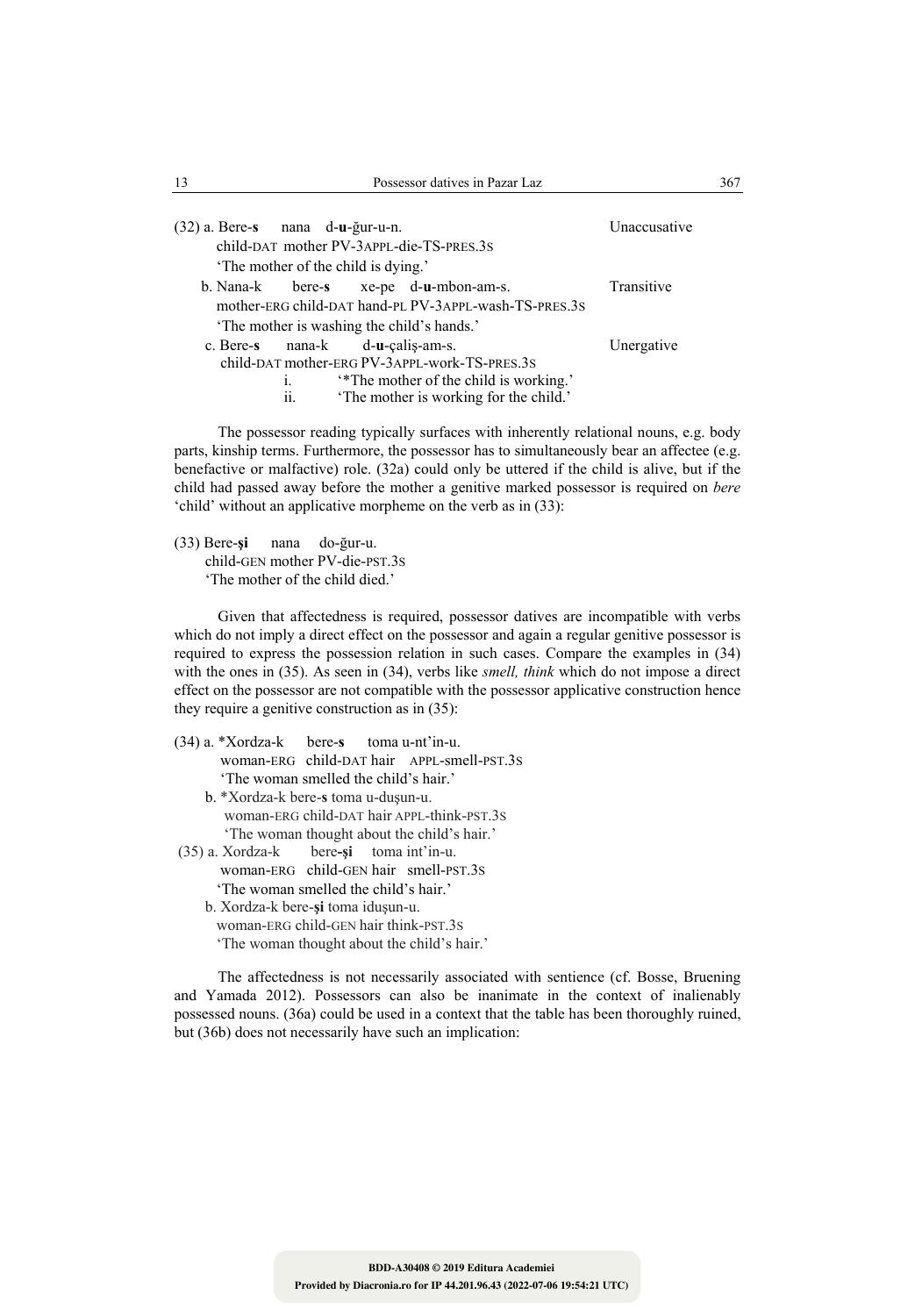(36) a. Xordza-k masa-s k'uçxe m-u-t'ax-u. woman-ERG table-DAT leg PV-APPL-break-PST.3S 'The woman broke the table's leg.'

 b. Xordza-k masa-şi k'uçxe me-t'ax-u. woman-ERG table-GEN leg PV-break-PST.3S 'The woman broke the tables leg.'

As shown in Table 1, the possessor construction cannot co-occur with benefactive or recipient applicatives as illustrated in (37). Such a reading is only available if the possessor is introduced within the theme DP and bears genitive case as in (38):

- (37) a. \*Ali-k nana-**s** bere-**s** xe-pe d-**u**-mbon-u \*Benefactive-Possessor Ali-ERG mother-DAT child-DAT hand-PL PV-3APPL-wash-PST.3S 'Ali washed the child's hands for the mother.'
	- b.\*Ali-k t'oxtori-**s** xorza-**s** bere **u**-şk'-u. Ali-ERG doctor-DAT woman-DAT child 3APPL-send-PST.3S
- 'Ali sent the woman's child to the doctor.'<br>(38) a. Ali-k nana-s  $\int_{\text{Inp}}$  bere-si xe-pel (38) a. Ali-k nana-**s [DP** bere-**şi** xe-pe**]** d-**u**-mbon-u Ali-ERG mother-DAT child-GEN hand-PL PV-3APPL-wash-PST.3S 'Ali washed the child's hands for the mother.' b. Ali-k t'oxtori-**s [DP** xorza-**şi** bere**] u**-şk'-u.
	- woman-GEN child 3APPL-send-PST.3S 'Ali sent the woman's child to the doctor.'

To provide the possessor with an affectee role, we believe a benefactive applicative is involved in these structures in addition to the possessive construction. In the literature, there are mainly two approaches to these constructions. While Borer and Grodzinsky (1986) assume that possessive datives are benefactive/malefactive arguments of the verb, but acquire the possessive reading by binding an anaphoric element in the possessee, Landau (1999) and Lee-Schoenfeld (2005) argue that the possessor is part of the possessive but undergoes raising into a position where the affectedness reading can be established. We believe an account in the lines of Borer and Grodzinsky (1986) is more compatible with PL possessive applicatives, given the following pieces of evidence.

First, it is possible to have an overt pronominal possessor marked with genitive case within the possessee which can be interpreted as co-indexed with the dative argument as in (39). The overt possessor is used when the possessor needs to be focused. If the dative argument were to raise from the possessor position of the nominative theme, we would not expect its place to be overtly filled with a pronominal element:

(39) Xorzha-k bere-s<sub>i</sub> himu-şi<sub>i</sub> toma u-mbon-u. woman-ERG child-DAT he-GEN hair 3APPL-wash-PST.3S 'The woman washed the CHILD's hair.' (for the child, not someone else's hair).

Second, as in (40), it is not possible to introduce a pronominal or an overt affectee via a postpositional phrase, in addition to the dative possessor: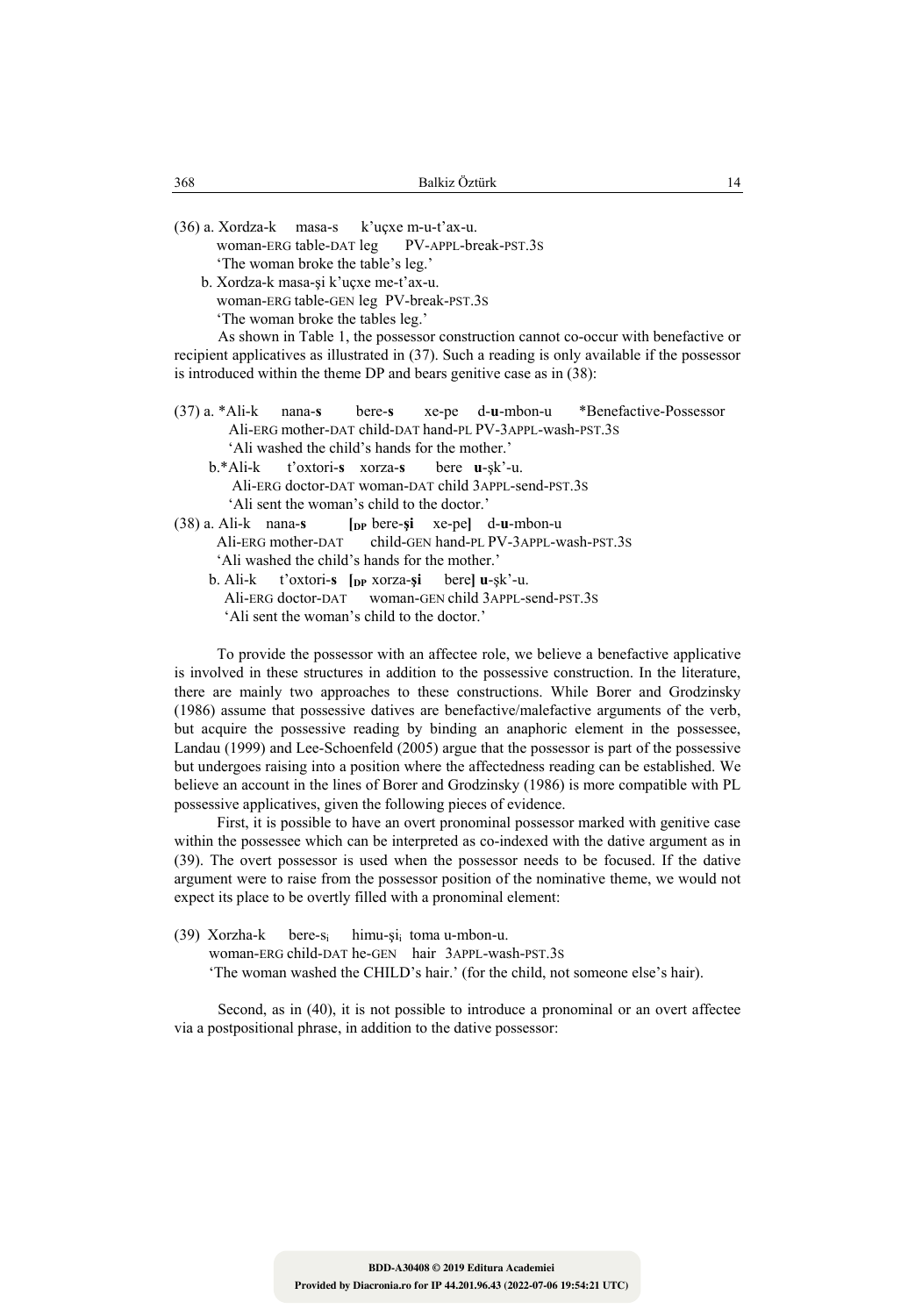(40) \*Xorzha-k himui/Ali şeni bere-si toma u-mbon-u. woman-ERG him/Ali for child-DAT hair 3APPL-wash-PST.3S 'The woman washed the child's hair for him/Ali.'

Finally, there is a third piece of evidence for the non-raising account which is related to the clausmateness of the possessor and the possessee. Lee-Schoenfeld (2005) shows that there cannot be a clausal boundary between the possessor and possessee in the case of raising possessors. As seen in the contrast between (41a-b), in German it is not possible to have a clausal boundary between the raising possessor and the possessee. Only in the case of restructuring predicates which take reduced infinitivals as their complements as in (41c), it is possible to separate the possessor and the possessee:

- (41) a. Jan hat beschlossen [*v*P/IP **Luise die Haare** zu waschen]. Jan has decided Luise.DAT the hair to wash 'Jan decided to wash Luise's hair.'
	- b. \*Jan hat **Luise** beschlossen [*v*P/IP **die Haare** zu waschen].
	- c. Jan hat **Luise** versucht [VP **die Haare** zu waschen]. Jan has Luise. DAT tried the hair to wash 'Jan has tried to wash Luise's hair.' (Lee-Schoenfeld 2005: 19)

When we take a look at PL, both with restructuring verbs as in  $(42a)$  or nonrestructuring verbs as in (42b), it is possible to insert adverbials in between possessor and the possesse and interpret the adverbs as modifying the matrix verb. As seen in (42a), the adverb *xolo* 'again' intervenes between the possessor and the possessee modifying the matrix verb *try*, which is a restructuring predicate. However, we again observe the same pattern in (42b), where the adverb is interpreted as modifying the non-restructuring matrix verb *decide*. Note that in (42b), the matrix predicate bears the applicative morphology, which indicates that the possessor indeed is part of the matrix clause. This implies that the possessor and the possessee do not have to belong to the same domain in PL, unlike the case we observe in German which is a language with raising possessors:

- (42) a. Xorzha-k bere-s xolo toma o-mbon-u c-i-tsad-u. woman-ERG child-DAT again hair NOMIN-wash-NOMIN PV-VAL-try-PST.3S 'The woman again tried to wash the child's hair.'
	- b. Xorzha-k bere-s xolo toma o-mbon-u c-u-zad-u. woman-ERG child-DAT again hair NOMIN-wash-NOMIN PV-3APPL-decide-PST.3S 'The woman again decided to wash the child's hair.

Thus, we argue that rather than a raising analysis, what we have here is a benefactive/malefactive dative argument binding a covert pronominal element within the possessee. Note that the possessor reading typically surfaces with inherently relational nouns, such as body parts (e.g. hand, hair), kinship terms (e.g. mother, father), dependent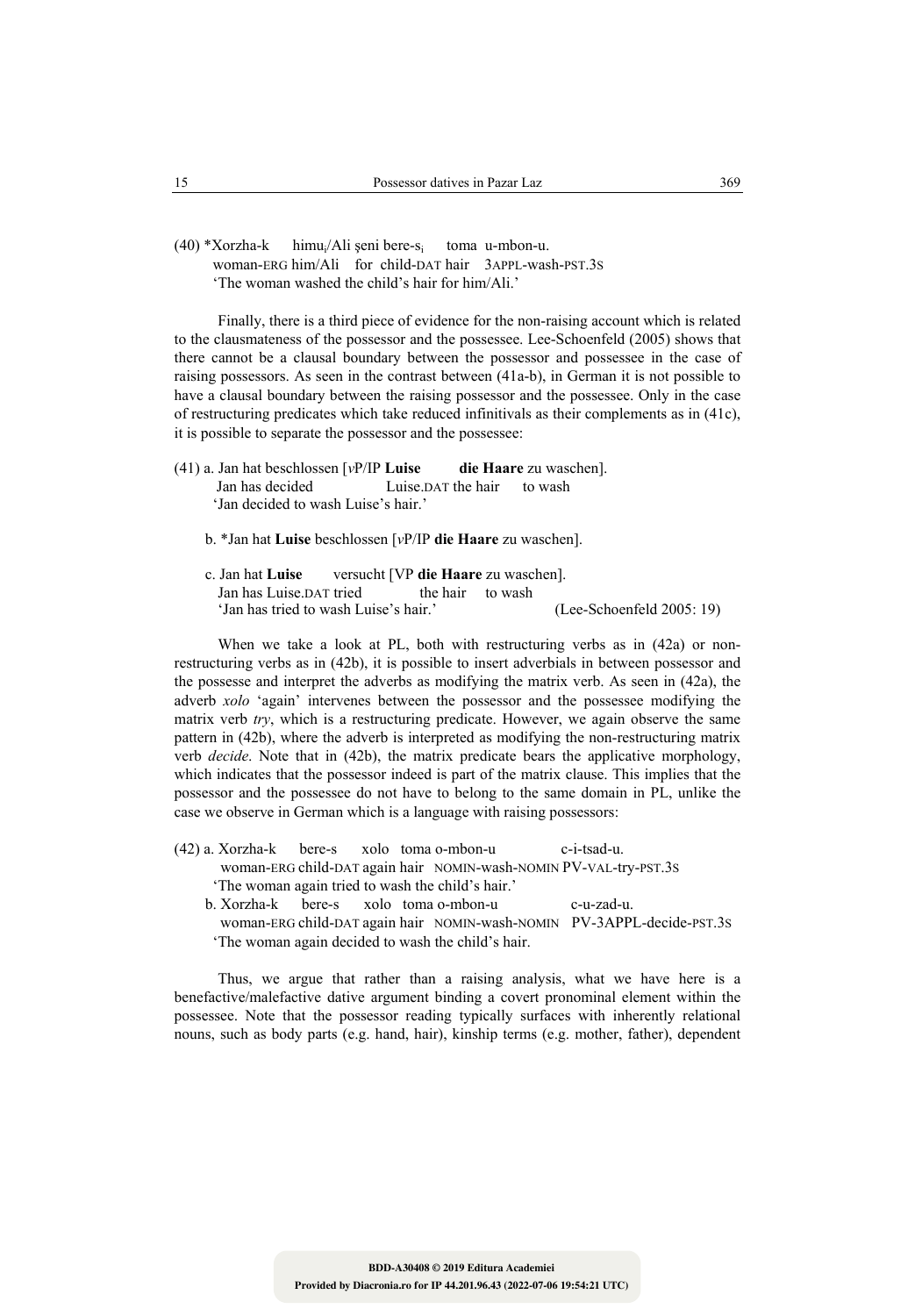part-wholes (e.g. top of a table) (cf. Vikner and Jensen 2000). Thus, the DPs introduced by ApplPs in these constructions are benefactive/malefactive arguments. And this is the reason why such applicatives cannot co-occur with benefactives, as the dative marked possessor itself is the benefactive argument.



Although it is possible to have a benefactive and a recipient applicative co-occuring, possessive applicatives cannot co-occur with recipient applicatives. This provides further support for the non-raising analysis. As recipient applicatives thematically occur lower than benefactive applicatives, in terms of locality they intervene and act as potential binders for the covert pronominal within the possessee DP as shown in (44):

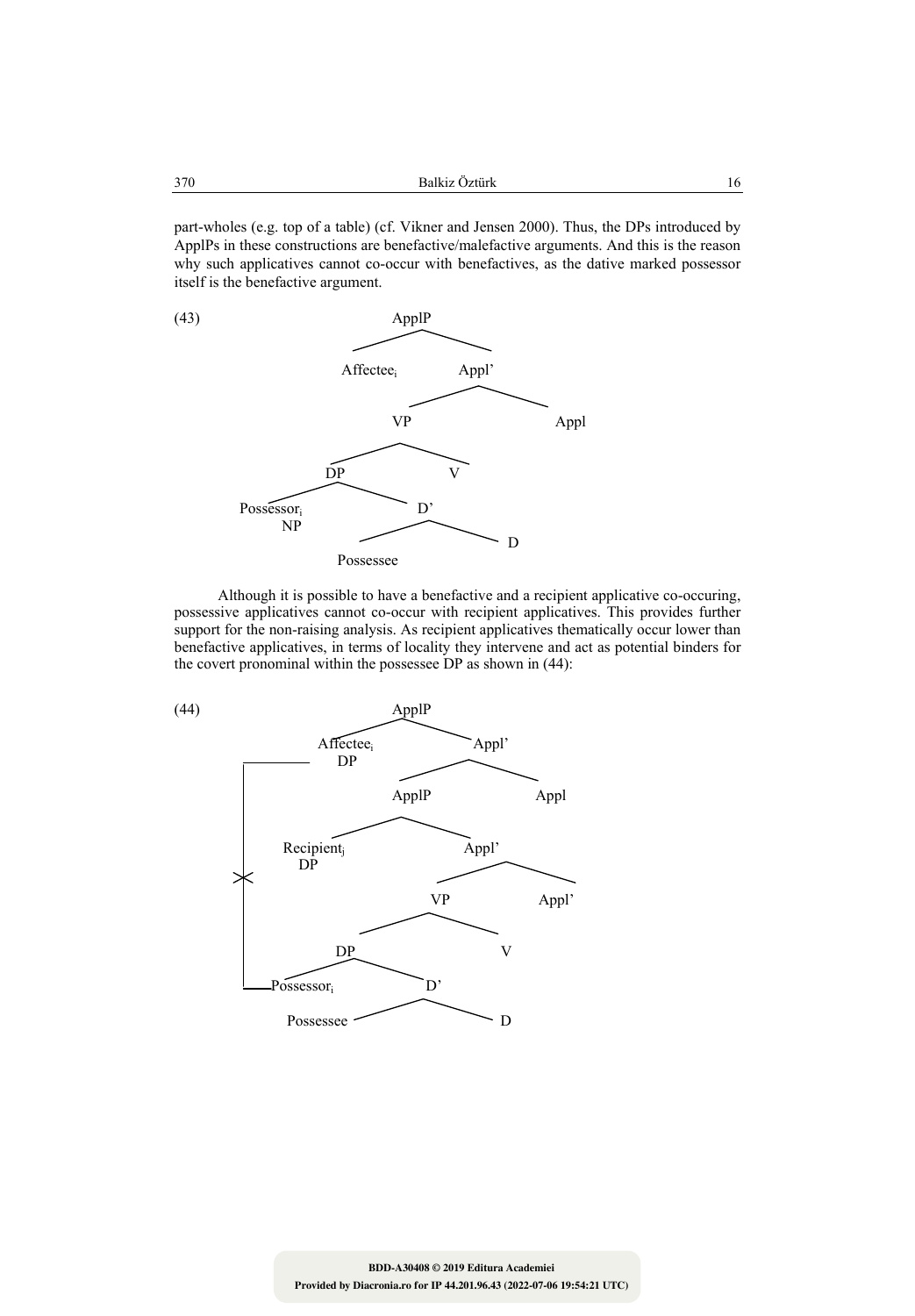Recipient and possessor combinations are only possible if the possessor remains within the object DP, bearing genitive case, which does not obligatorily imply a benefactive semantics as illustrated in  $(45)$ :

(45) Ali-k t'oxtori-s [DP xorza-**şi** bere] u-şk'-u. Ali-ERG doctor-DAT woman-GEN child 3APPL-send-PST.3S 'Ali sent the woman's child to the doctor.' (No obligatory benefactive reading.)

Furthermore, as benefactive applicatives are not introduced above vP, possessors within agents in Spec, vP will not be co-indexed with the applied argument. This explains the incompatibility of these constructions with unergatives.

Finally, it is not surprising that possessor datives are compatible with applicatives denoting dynamic modality, unintentional causation and experiential perfect. Demirok (2018) has hown that such applicatives are introduced above the vP layer in PL and hence do not interact with VP level applicatives.<sup>13</sup>



### **5. CONCLUSION**

To conclude, we have argued that possessor datives in PL are VP-selecting high applicatives denoting benefactives or malfactives, supporting a non-raising analysis along the lines of Borer and Grodzinsky (1986). Being merged in the Spec of a high applicative,

<sup>&</sup>lt;sup>13</sup> Boneh and Nash (2011) also argue that coreferential dative constructions in French involve a vP-selecting higher applicative. However, in PL the applicative head selects EventP above the vPs.